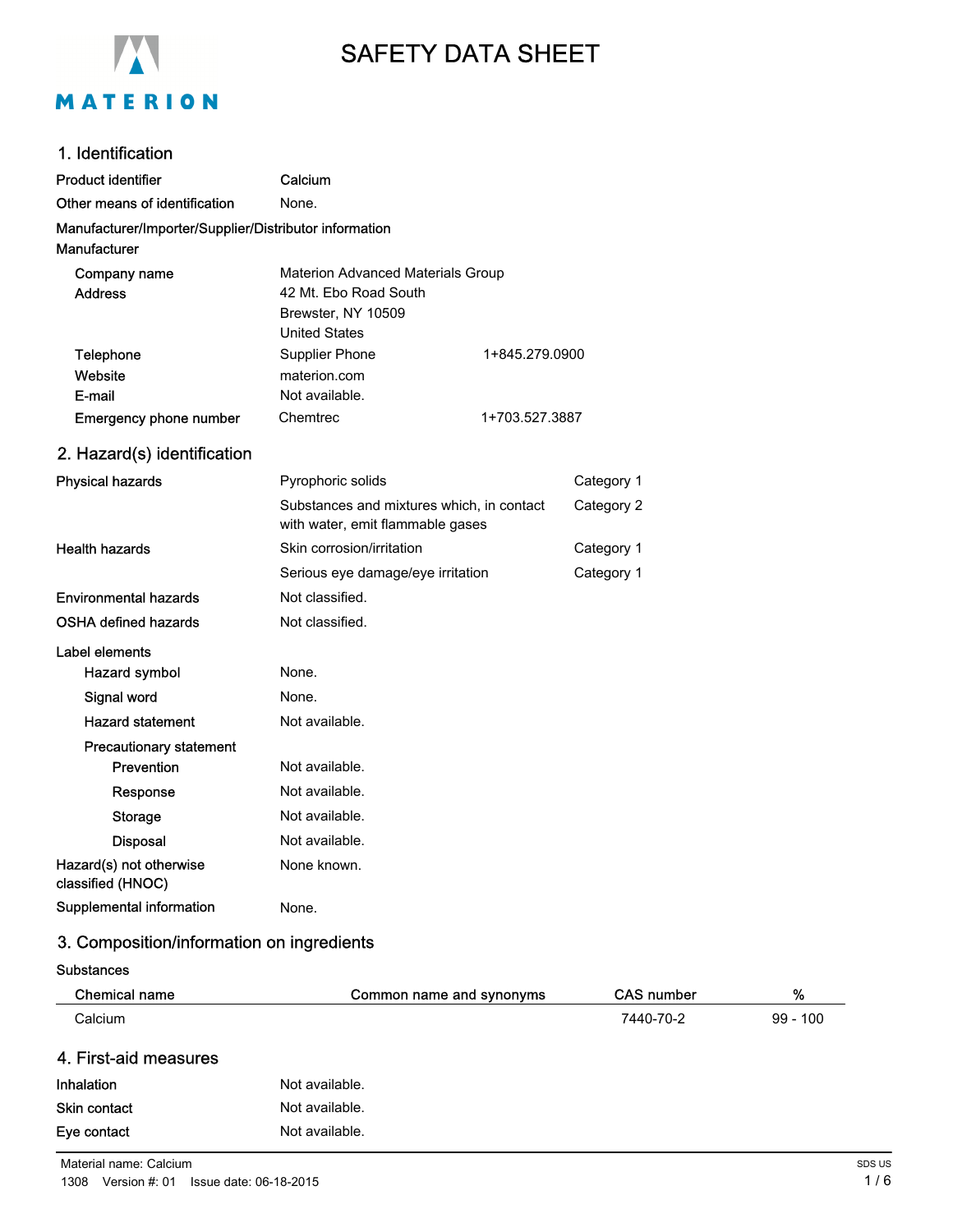| Ingestion<br>Most important<br>symptoms/effects, acute and<br>delayed | Not available.<br>Not available.                                     |
|-----------------------------------------------------------------------|----------------------------------------------------------------------|
| 5. Fire-fighting measures                                             |                                                                      |
| Suitable extinguishing media                                          | DRY sand, sodium chloride powder, graphite powder or Met-L-X powder. |
| Unsuitable extinguishing media                                        | Water.                                                               |
| Specific hazards arising from<br>the chemical                         | Not applicable.                                                      |
| Special protective equipment<br>and precautions for firefighters      | Not available.                                                       |
| 6. Accidental release measures                                        |                                                                      |

| Personal precautions, protective<br>equipment and emergency | Keep unnecessary personnel away. For personal protection, see section 8 of the SDS.               |
|-------------------------------------------------------------|---------------------------------------------------------------------------------------------------|
| procedures<br>Methods and materials for                     | Following product recovery, flush area with water. For waste disposal, see section 13 of the SDS. |
| containment and cleaning up                                 |                                                                                                   |

# 7. Handling and storage

| Precautions for safe handling   | Not available.                                                                                     |
|---------------------------------|----------------------------------------------------------------------------------------------------|
| Conditions for safe storage,    | Store in original tightly closed container. Store away from incompatible materials (see Section 10 |
| including any incompatibilities | of the SDS).                                                                                       |

# 8. Exposure controls/personal protection

| Occupational exposure limits   | No exposure limits noted for ingredient(s).                |
|--------------------------------|------------------------------------------------------------|
| <b>Biological limit values</b> | No biological exposure limits noted for the ingredient(s). |
| Control parameters             | Follow standard monitoring procedures.                     |

### Individual protection measures, such as personal protective equipment

| Eye/face protection           | Not available. |
|-------------------------------|----------------|
| <b>Skin protection</b>        |                |
| <b>Hand protection</b>        | Not available. |
| Other                         | Not available. |
| <b>Respiratory protection</b> | Not available. |
| Thermal hazards               | Not available. |

# 9. Physical and chemical properties

| Appearance                                 |                                                      |
|--------------------------------------------|------------------------------------------------------|
| <b>Physical state</b>                      | Solid.                                               |
| Form                                       | Solid.                                               |
| Color                                      | Not available.                                       |
| Odor                                       | Not applicable.                                      |
| Odor threshold                             | Not available.                                       |
| рH                                         | Not available.                                       |
| Melting point/freezing point               | 1760.9 °F (960.5 °C) estimated<br>1547.6 °F (842 °C) |
| Initial boiling point and boiling<br>range | 3632 °F (2000 °C) estimated                          |
|                                            | 2703.2 °F (1484 °C)                                  |
| <b>Flash point</b>                         | Not available.                                       |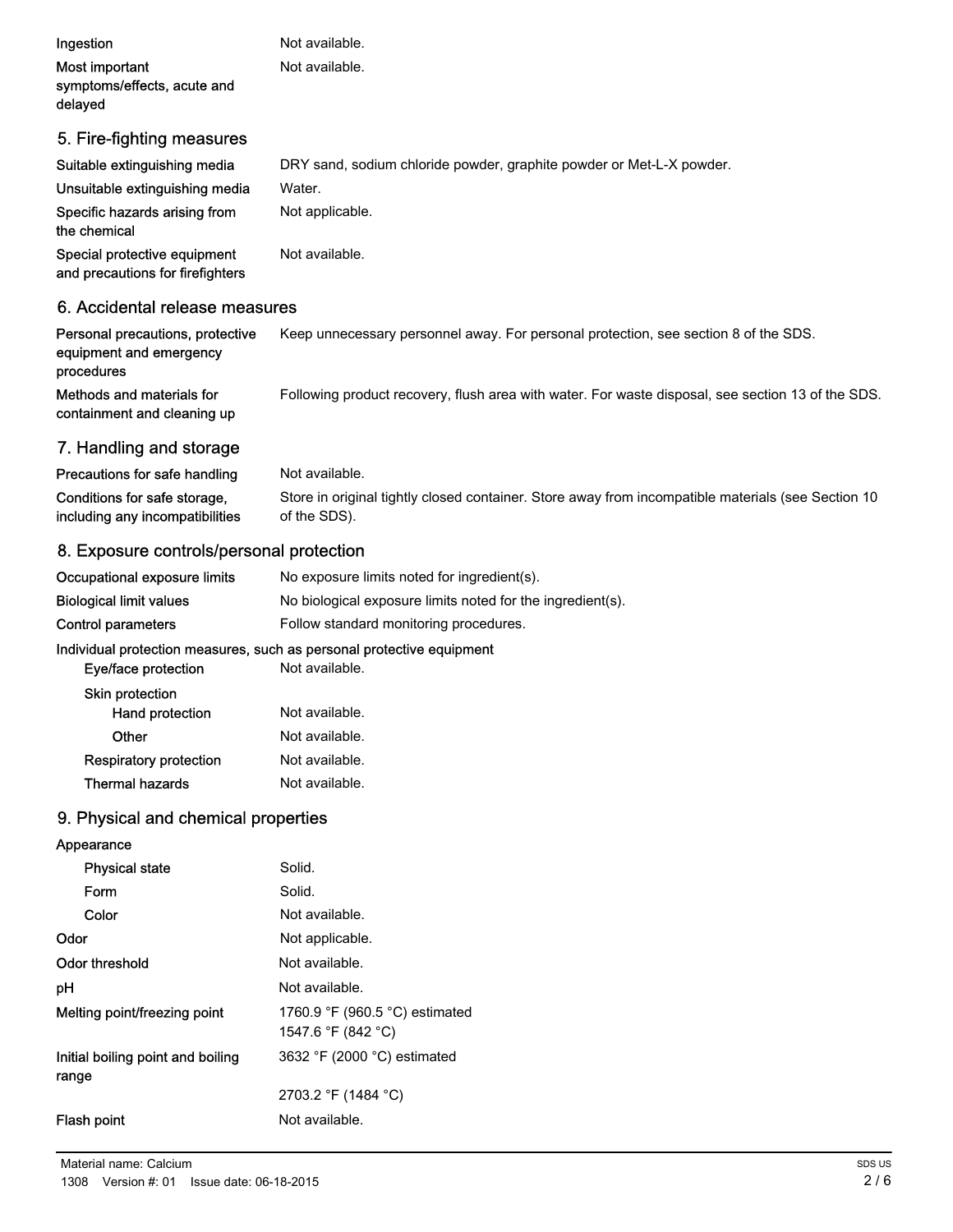| <b>Evaporation rate</b>                                                            | Not available.                                         |
|------------------------------------------------------------------------------------|--------------------------------------------------------|
| Flammability (solid, gas)                                                          | Not applicable.                                        |
| Upper/lower flammability or explosive limits                                       |                                                        |
| <b>Flammability limit - lower</b><br>(%)                                           | Not available.                                         |
| <b>Flammability limit - upper</b><br>$(\%)$                                        | Not available.                                         |
| Explosive limit - lower (%)                                                        | Not available.                                         |
| Explosive limit - upper (%)                                                        | Not available.                                         |
| Vapor pressure                                                                     | < 0.0000001 kPa at 25 °C<br>0.00001 hPa estimated      |
| Vapor density                                                                      | Not available.                                         |
| <b>Relative density</b>                                                            | Not available.                                         |
| Solubility(ies)                                                                    |                                                        |
| Solubility (water)                                                                 | Not available.                                         |
| <b>Partition coefficient</b><br>(n-octanol/water)                                  | Not available.                                         |
| Auto-ignition temperature                                                          | Not applicable.                                        |
| Decomposition temperature                                                          | Not available.                                         |
| <b>Viscosity</b>                                                                   | Not available.                                         |
| Other information<br><b>Density</b>                                                | 10.49 g/cm3 estimated<br>1.54 g/cm3 estimated at 20 °C |
| Molecular formula                                                                  | Сa                                                     |
| Molecular weight                                                                   | 40.08 g/mol                                            |
| <b>Specific gravity</b>                                                            | 10.49 estimated<br>1.54 at 20 °C                       |
| 10. Stability and reactivity                                                       |                                                        |
| <b>Reactivity</b>                                                                  | Not available.                                         |
| <b>Chemical stability</b>                                                          | Not available.                                         |
| Possibility of hazardous<br>reactions                                              | Not available.                                         |
| Conditions to avoid                                                                | Contact with incompatible materials.                   |
| Incompatible materials                                                             | Not available.                                         |
| Hazardous decomposition<br>products                                                | Not available.                                         |
| 11. Toxicological information                                                      |                                                        |
| Information on likely routes of exposure<br>Inhalation                             | Not available.                                         |
| Skin contact                                                                       | Not available.                                         |
| Eye contact                                                                        | Not available.                                         |
| Ingestion                                                                          | Not available.                                         |
| Symptoms related to the<br>physical, chemical and<br>toxicological characteristics | Not available.                                         |
|                                                                                    |                                                        |

# Information on toxicological effects

### Acute toxicity **Not available.**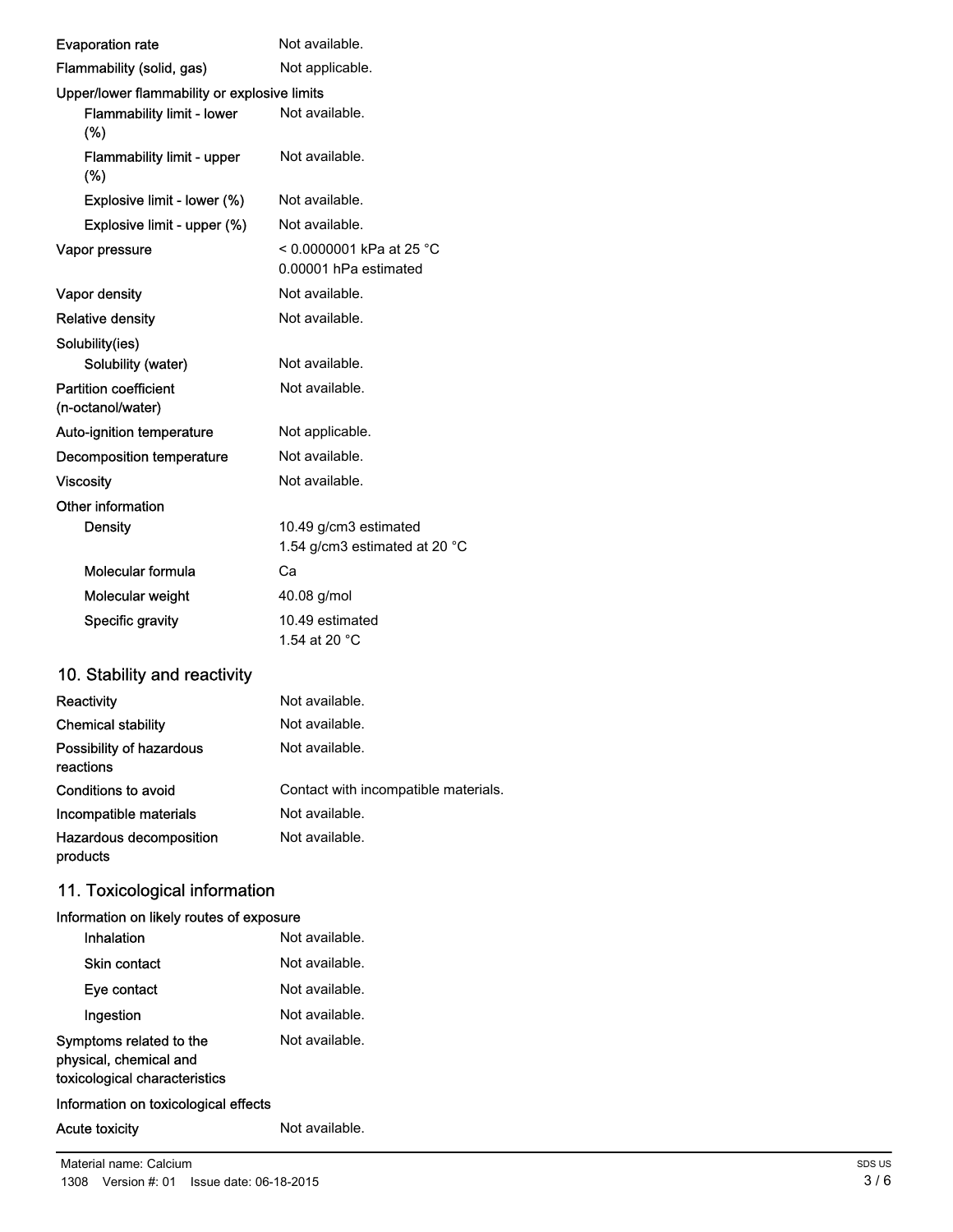| Skin corrosion/irritation                             | Not available.                                                                                                                                                                                                         |
|-------------------------------------------------------|------------------------------------------------------------------------------------------------------------------------------------------------------------------------------------------------------------------------|
| Serious eye damage/eye<br>irritation                  | Not available.                                                                                                                                                                                                         |
| Respiratory or skin sensitization                     |                                                                                                                                                                                                                        |
| Respiratory sensitization                             | Not available.                                                                                                                                                                                                         |
| <b>Skin sensitization</b>                             | Not available.                                                                                                                                                                                                         |
| Germ cell mutagenicity                                | Not available.                                                                                                                                                                                                         |
| Carcinogenicity                                       |                                                                                                                                                                                                                        |
|                                                       | US. OSHA Specifically Regulated Substances (29 CFR 1910.1001-1050)                                                                                                                                                     |
| Not listed.                                           |                                                                                                                                                                                                                        |
| <b>Reproductive toxicity</b>                          | Not available.                                                                                                                                                                                                         |
| Specific target organ toxicity -<br>single exposure   | Not available.                                                                                                                                                                                                         |
| Specific target organ toxicity -<br>repeated exposure | Not available.                                                                                                                                                                                                         |
| <b>Aspiration hazard</b>                              | Not available.                                                                                                                                                                                                         |
| 12. Ecological information                            |                                                                                                                                                                                                                        |
| <b>Ecotoxicity</b>                                    | No ecotoxicity data noted for the ingredient(s).                                                                                                                                                                       |
| Persistence and degradability                         | Not available.                                                                                                                                                                                                         |
| <b>Bioaccumulative potential</b>                      | Not available.                                                                                                                                                                                                         |
| Mobility in soil                                      | Not available.                                                                                                                                                                                                         |
| Other adverse effects                                 | Not available.                                                                                                                                                                                                         |
| 13. Disposal considerations                           |                                                                                                                                                                                                                        |
| <b>Disposal instructions</b>                          | Collect and reclaim or dispose in sealed containers at licensed waste disposal site.                                                                                                                                   |
| Local disposal regulations                            | Dispose in accordance with all applicable regulations.                                                                                                                                                                 |
| Hazardous waste code                                  | The waste code should be assigned in discussion between the user, the producer and the waste<br>disposal company.                                                                                                      |
| Waste from residues / unused<br>products              | Dispose of in accordance with local regulations. Empty containers or liners may retain some<br>product residues. This material and its container must be disposed of in a safe manner (see:<br>Disposal instructions). |
| Contaminated packaging                                | Since emptied containers may retain product residue, follow label warnings even after container is<br>emptied. Empty containers should be taken to an approved waste handling site for recycling or<br>disposal.       |
| 14. Transport information                             |                                                                                                                                                                                                                        |
| DOT                                                   |                                                                                                                                                                                                                        |
| <b>UN number</b>                                      | <b>UN1401</b>                                                                                                                                                                                                          |
| UN proper shipping name<br>Transport hazard class(es) | Calcium                                                                                                                                                                                                                |
| <b>Class</b>                                          | 4.3                                                                                                                                                                                                                    |
| Subsidiary risk                                       |                                                                                                                                                                                                                        |
| Label(s)<br>Packing group                             | 4.3<br>Ш                                                                                                                                                                                                               |
| Special precautions for user                          | Read safety instructions, SDS and emergency procedures before handling.                                                                                                                                                |
| <b>Special provisions</b>                             | IB7, IP2, T3, TP33                                                                                                                                                                                                     |
| Packaging exceptions                                  | 151                                                                                                                                                                                                                    |
| Packaging non bulk                                    | 212                                                                                                                                                                                                                    |
| Packaging bulk                                        | 241                                                                                                                                                                                                                    |
| <b>IATA</b>                                           |                                                                                                                                                                                                                        |
| <b>UN number</b>                                      | <b>UN1401</b>                                                                                                                                                                                                          |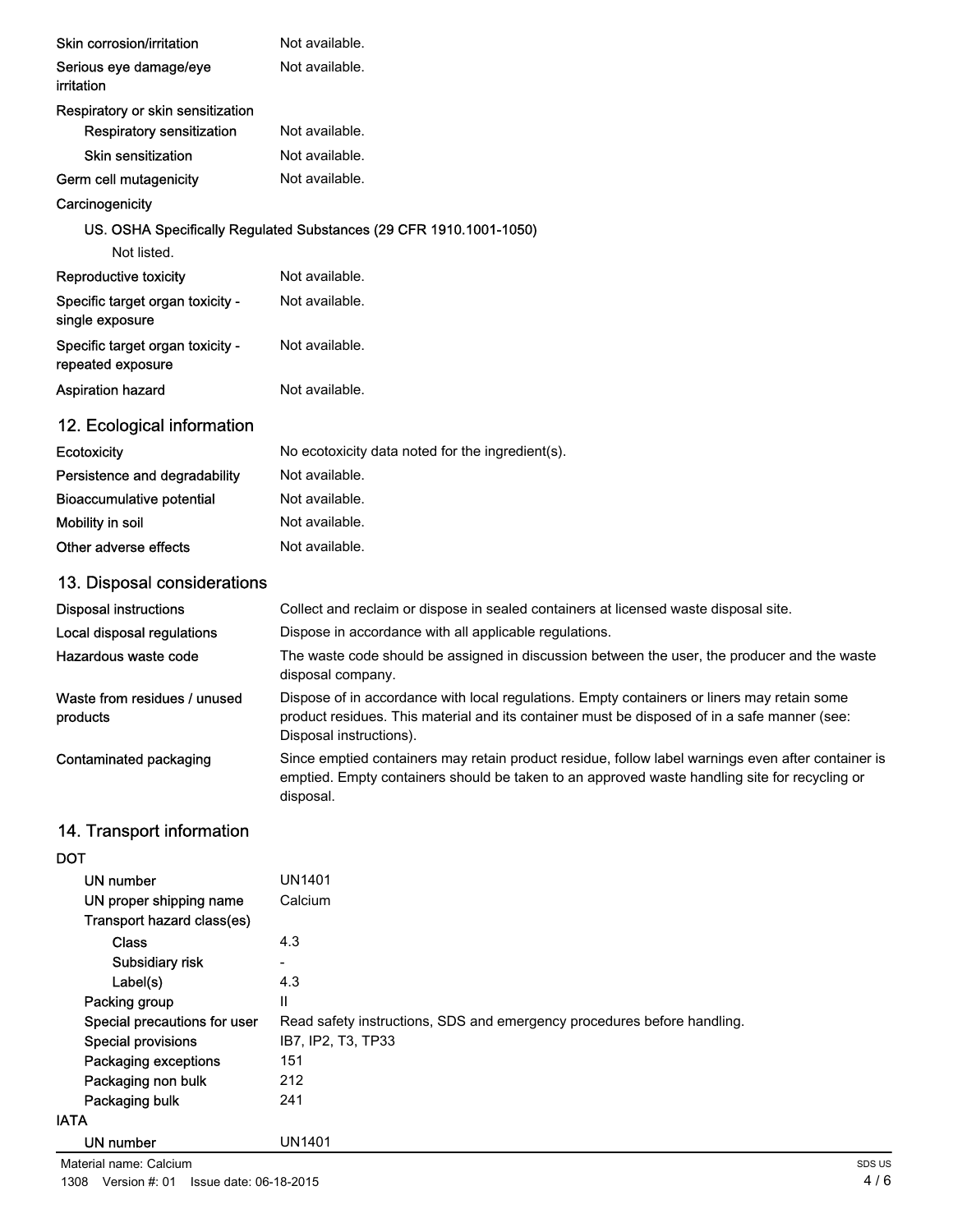| UN proper shipping name         | Calcium                                                                 |
|---------------------------------|-------------------------------------------------------------------------|
| Transport hazard class(es)      |                                                                         |
| <b>Class</b>                    | 4.3                                                                     |
| Subsidiary risk                 |                                                                         |
| Packing group                   | $\mathbf{H}$                                                            |
| <b>Environmental hazards</b>    | No.                                                                     |
| <b>ERG Code</b>                 | 4W                                                                      |
| Special precautions for user    | Read safety instructions, SDS and emergency procedures before handling. |
| Other information               |                                                                         |
| Passenger and cargo<br>aircraft | Allowed.                                                                |
| Cargo aircraft only             | Allowed.                                                                |
| <b>IMDG</b>                     |                                                                         |
| UN number                       | <b>UN1401</b>                                                           |
| UN proper shipping name         | <b>CALCIUM</b>                                                          |
| Transport hazard class(es)      |                                                                         |
| <b>Class</b>                    | 4.3                                                                     |
| Subsidiary risk                 | $\overline{\phantom{a}}$                                                |
| Packing group                   | $\mathbf{H}$                                                            |
| <b>Environmental hazards</b>    |                                                                         |
| Marine pollutant                | No.                                                                     |
| <b>EmS</b>                      | $F-G, S-O$                                                              |
| Special precautions for user    | Read safety instructions, SDS and emergency procedures before handling. |

DOT



# 15. Regulatory information

### US federal regulations

TSCA Section 12(b) Export Notification (40 CFR 707, Subpt. D)

### Not regulated.

### CERCLA Hazardous Substance List (40 CFR 302.4)

Not listed.

## US. OSHA Specifically Regulated Substances (29 CFR 1910.1001-1050)

Not listed.